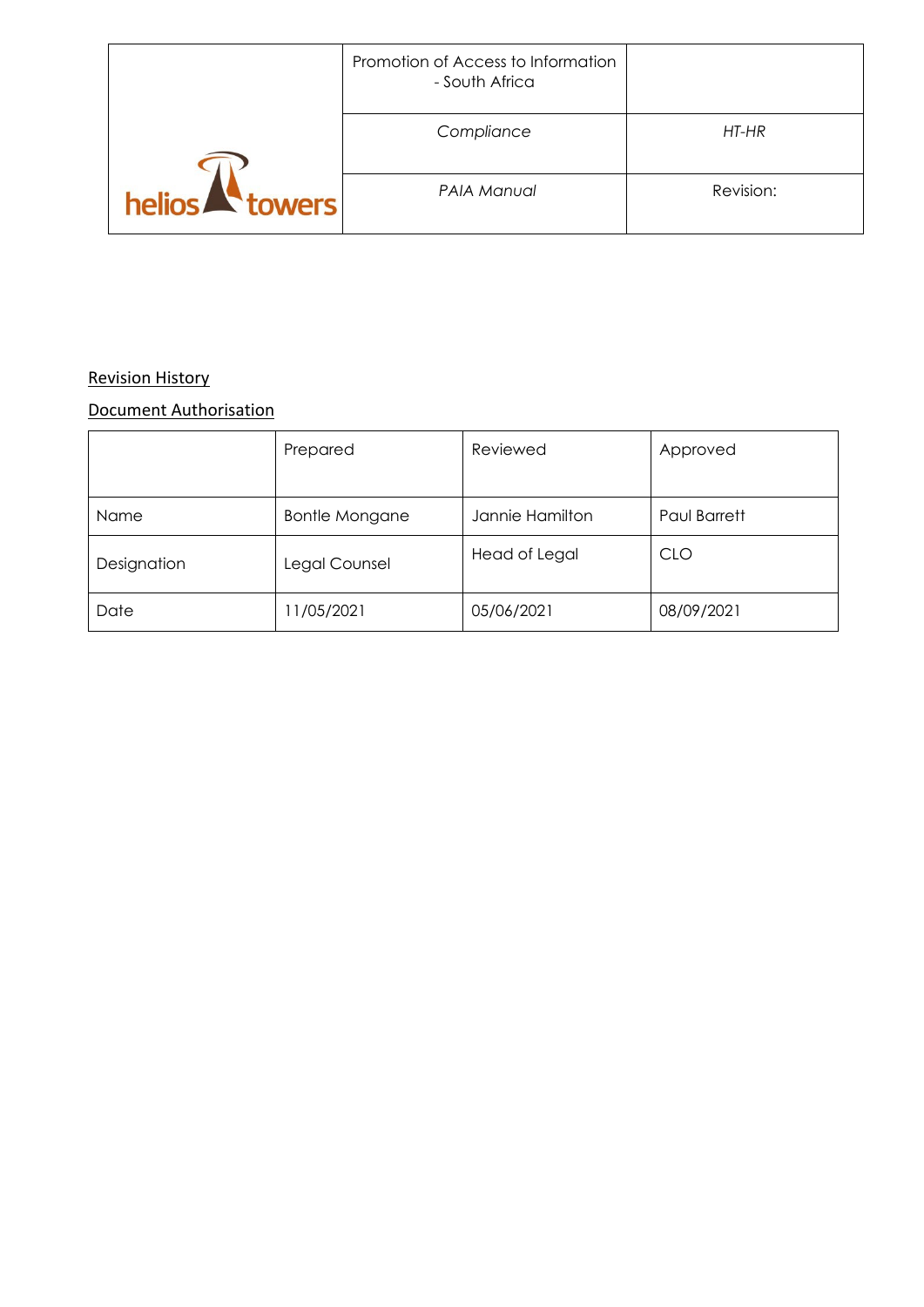# **PROMOTION OF ACCESS TO INFORMATION MANUAL (PAIA MANUAL) IN TERMS OF SECTION 51 OF THE PROMOTION OF ACCESS TO INFORMATION ACT 2000**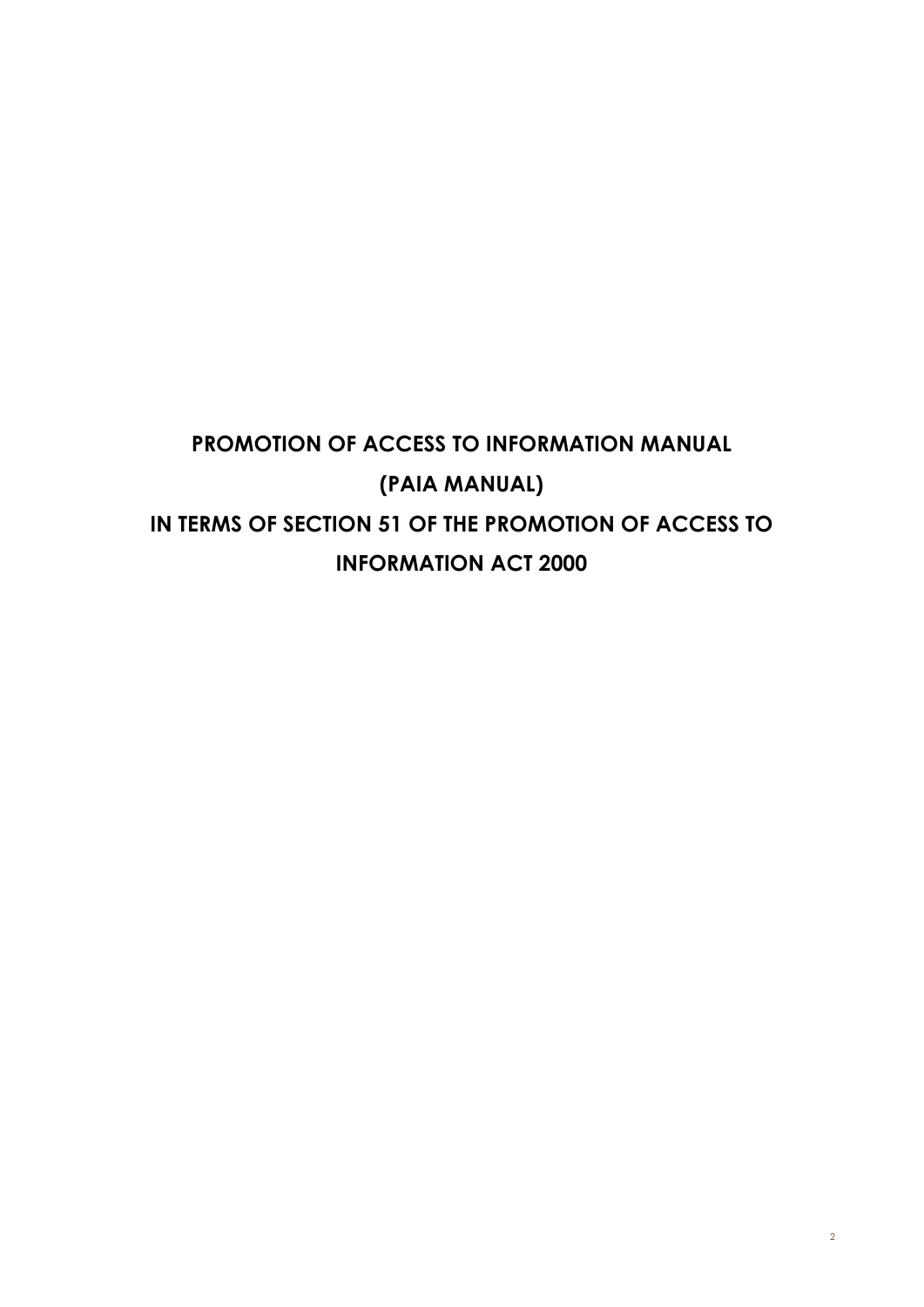## **CONTENTS**

| 2. COMPANY INFORMATION AND CONTACT DETAILS4 |  |
|---------------------------------------------|--|
|                                             |  |
|                                             |  |
|                                             |  |
|                                             |  |
|                                             |  |
|                                             |  |
|                                             |  |
|                                             |  |
|                                             |  |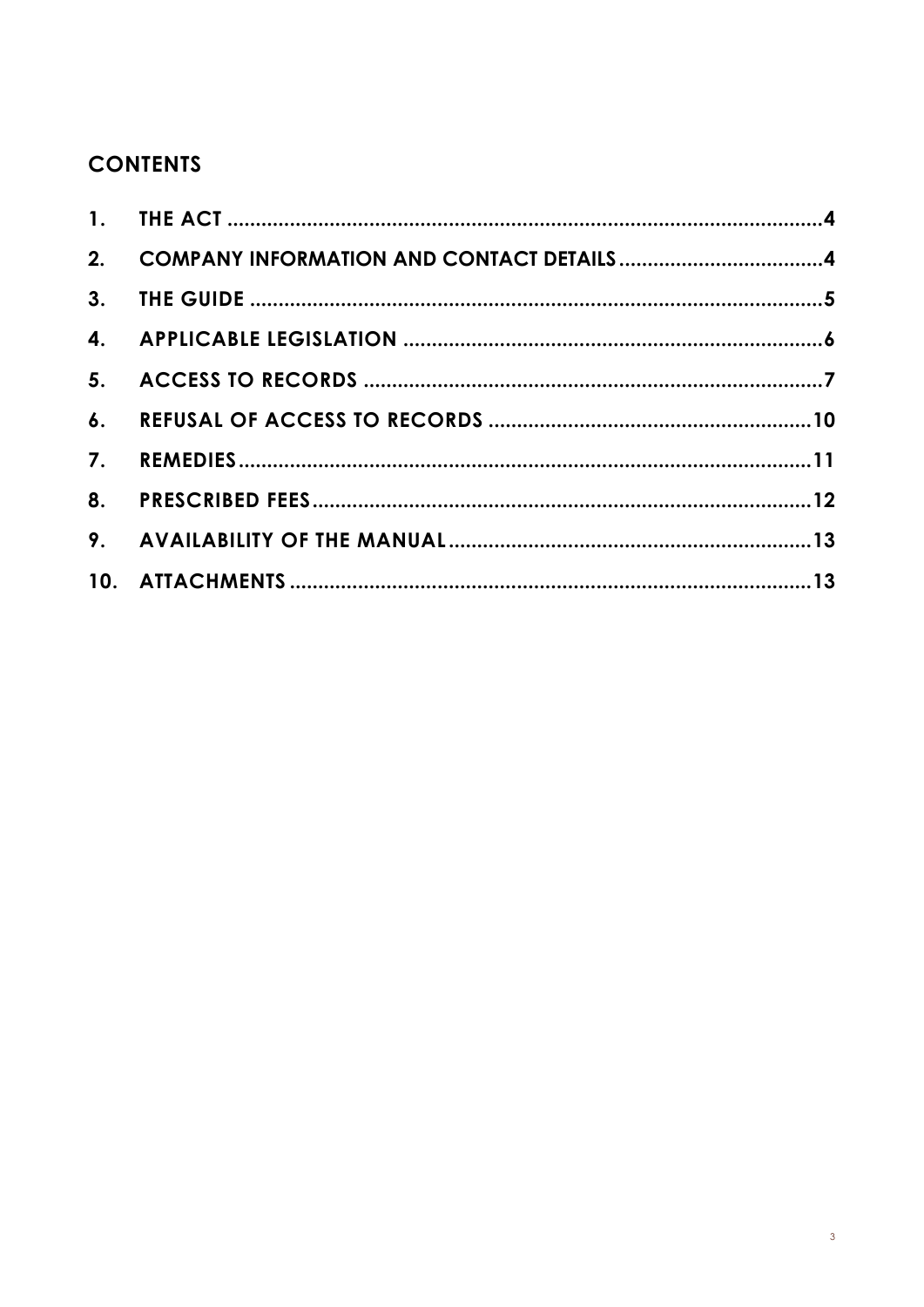## **1. THE ACT**

The Promotion of Access to Information Act, 2000, PAIA gives effect to section 32 of the Constitution, which provides that everyone has the right to access information held by the State, as well as information held by another person (or private body) when such privately held information is required to exercise a right or to protect a right.

PAIA, provides that a person requesting information must be given access to any record of a private body, if that record is required for the exercise or the protection of a right. However, such request has to comply with the procedural requirements laid down by the Act.

This Promotion of Access to Information Manual ("**Manual**") has been compiled in accordance with section 14 of the Act. The aim of this Manual is to facilitate the requests for access to records from Helios Towers South Africa as contemplated under the Act.

## **2. COMPANY INFORMATION AND CONTACT DETAILS**

Helios Towers South Africa Holdings (Proprietary) Limited with registration number: 2018/585322/07 ("**Helios Towers**") principal business lies in building, acquiring and operating telecommunications towers that are capable of accommodating and powering the needs of multiple tenants. These tenants are typically large MNOs and other telecommunications providers who in turn provide wireless voice and data services, primarily to end-consumers and businesses.

The Legal Counsel of Helios Towers has been duly appointed as the Deputy Information Officer by the Chief Executive Officer, to act as the person to whom requests for access to information must be made in terms of the Act.

ATTENTION: **Legal Counsel (Deputy Information Officer)** Postal address: P.O. Box 5885 Halfway House Midrand Gauteng

1685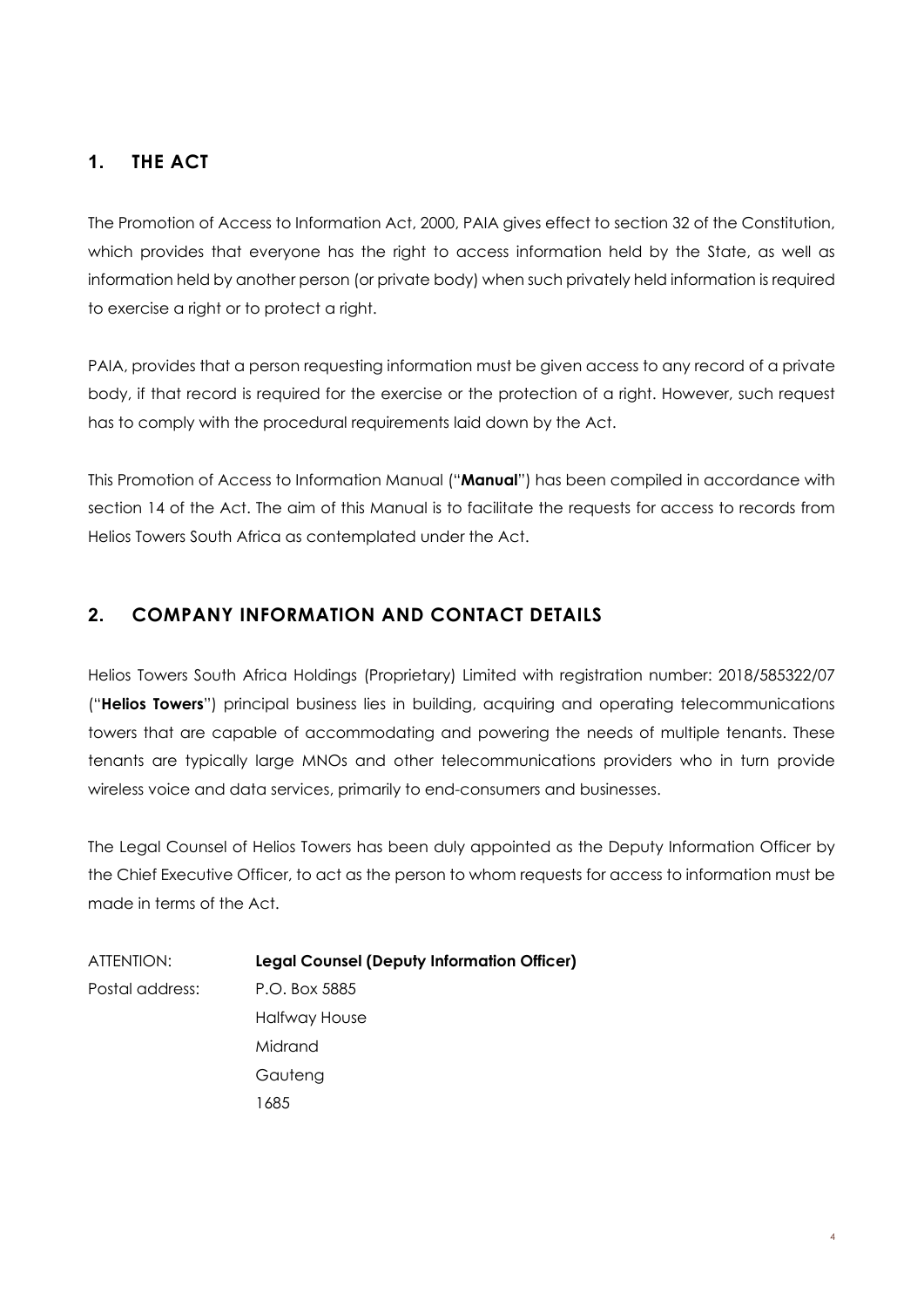| Physical address: | 1st Floor Hertford Office Park |
|-------------------|--------------------------------|
|                   | Block I                        |
|                   | 90 Bekker Road                 |
|                   | Vorna Valley                   |
|                   | Midrand                        |
|                   |                                |
| Telephone:        | $(011)$ 979 7061               |
|                   |                                |
| F-mail address:   | privacySA@heliostowers.com     |
|                   |                                |
| Website:          | www.heliostowers.com           |

## **3. THE GUIDE**

The PAIA guide is available in all official South African languages at no cost, and any person may request a copy of the guide. A copy of the guide may be obtained by contacting the South African Human Rights Commission at:

#### **The South African Human Rights Commission**

PAIA Unit The Research and Documentation Department Private Bag X2700 Houghton 2041

Telephone: +27 11 877 3600 Website: [www.sahrc.org.za](http://www.sahrc.org.za/) 

or

#### **The Information Regulator**

33 Hoofd Street Forum III, 3rd Floor Braampark P.O Box 31533 Braamfontein, Johannesburg, 2017 Telephone: +27 10 023 5207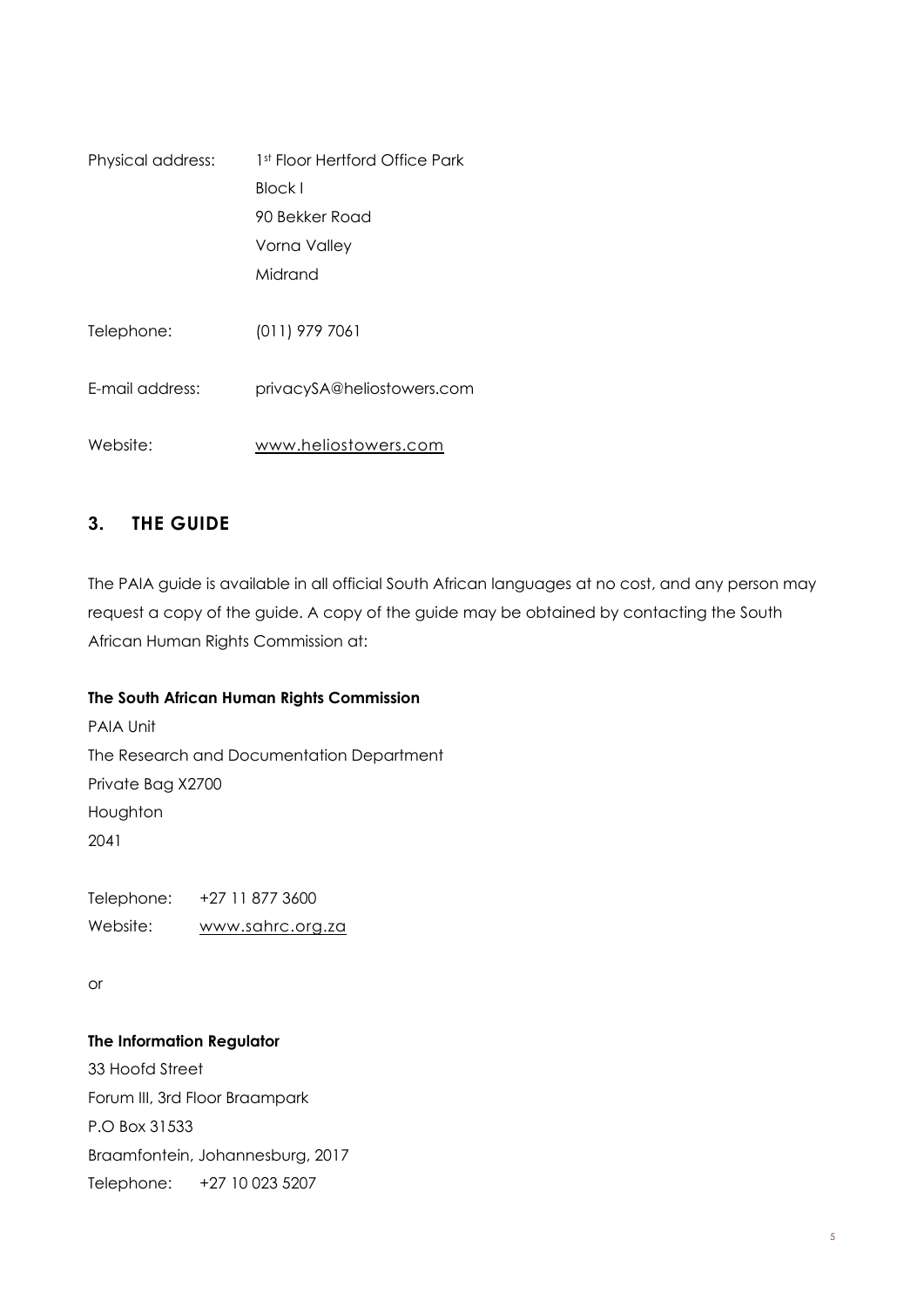Website: <https://www.justice.gov.za/inforeg/index.html>

## **4. APPLICABLE LEGISLATION**

Where applicable to Helios Towers' operations, information is available in accordance with the following legislation, including but not limited to:

- Income Tax Act 58 of 1962
- Value-Added Tax Act 89 of 1991
- Skills Development Levies Act 9 of 1999
- Pension Funds Act 24 of 1956
- Medical Schemes Act 131 of 1998
- Insurance Act 18 of 2017
- Financial Advisory and Intermediary Services Act 37 of 2002
- Broad-Based Black Economic Empowerment Act 53 of 2003
- Employment Equity Act 55 of 199
- Unemployment Insurance Contributions Act 4 of 2002
- Unemployment Insurance Act 63 of 2001
- Occupational Health and Safety Act 85 of 1993
- Compensation for Occupational Injuries and Diseases Act 130 of 1993
- Labour Relations Act 66 of 1995
- Basic Conditions of Employment Act 75 of 1997
- National Minimum Wage Act 9 of 2018
- Maintenance of Surviving Spouses Act 27 of 1990
- Protected Disclosures Act 26 of 2000
- Competition Act 89 of 1998
- National Payment System Act 78 of 1998
- Estate Duty Act 45 of 1955
- Preferential Procurement Policy Framework Act 5 of 2000
- Protection of Personal Information Act 4 of 2013
- Promotion of Access to Information Act 2 of 2000
- Promotion of Administrative Justice Act 3 of 2000
- Promotion of Equality and Prevention of Unfair Discrimination Act 4 of 2000
- National Credit Act 34 of 2005
- Consumer Protection Act 68 of 2008
- Identification Act 68 of 1997
- Corruption Act 94 of 1992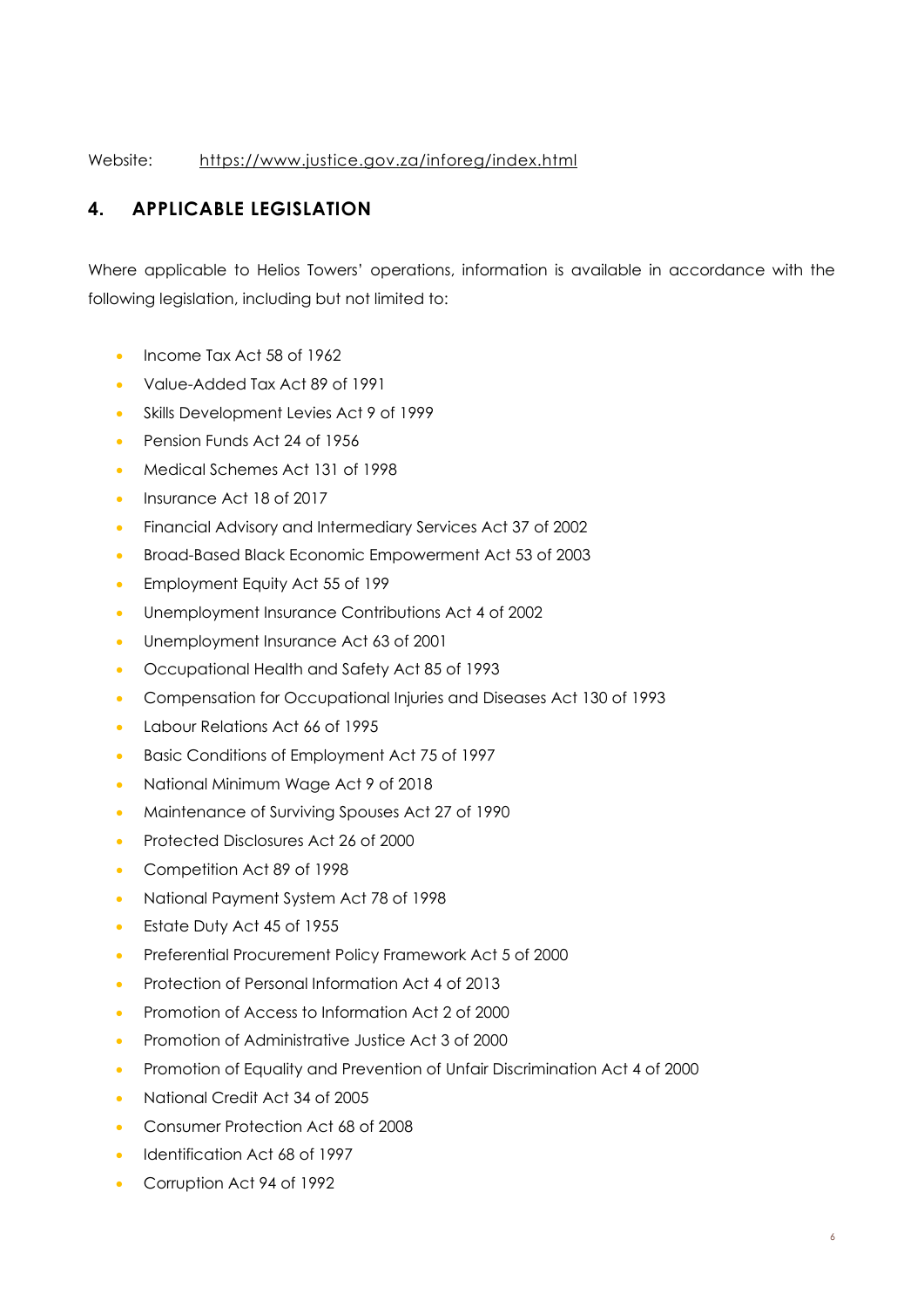- Financial Intelligence Centre Act 38 of 2001
- Regulation of Interception of Communications and Provision of Communication-related Information Act 70 of 2002
- Disaster Management Act 57 of 2002
- Protection of Constitutional Democracy against Terrorist and Related Activities Act 33 of 2004
- Financial Institutions (Protection of Funds) Act 28 of 2001
- Prevention and Combating of Corrupt Activities Act 12 of 2004
- Prevention of Organised Crime Act 121 of 1998

## **5. ACCESS TO RECORDS**

#### 5.1 Subjects and Categories of Records held

The inclusion of any subject or category of records should not be taken as an indication that records falling within those subjects and/or categories will be made available under the Act. In particular, certain grounds of refusal as set out in the Act may be applicable to a request for such records:

- Company Information
- Financial and Tax Records
- Banking Details
- Employment Records
- Intellectual Property
- Insurance Records
- Immovable and Movable Property Records
- Information Technology
- Agreements relating to the Business Activities
- Miscellaneous Agreements
- Correspondence
- Information relating to legal proceedings
- Interests and Investments

#### 5.2 Classification and Descriptions

| <b>Class</b> | <b>Access classification</b> | Class      | <b>Description</b> | (Act | section |
|--------------|------------------------------|------------|--------------------|------|---------|
|              |                              | reference) |                    |      |         |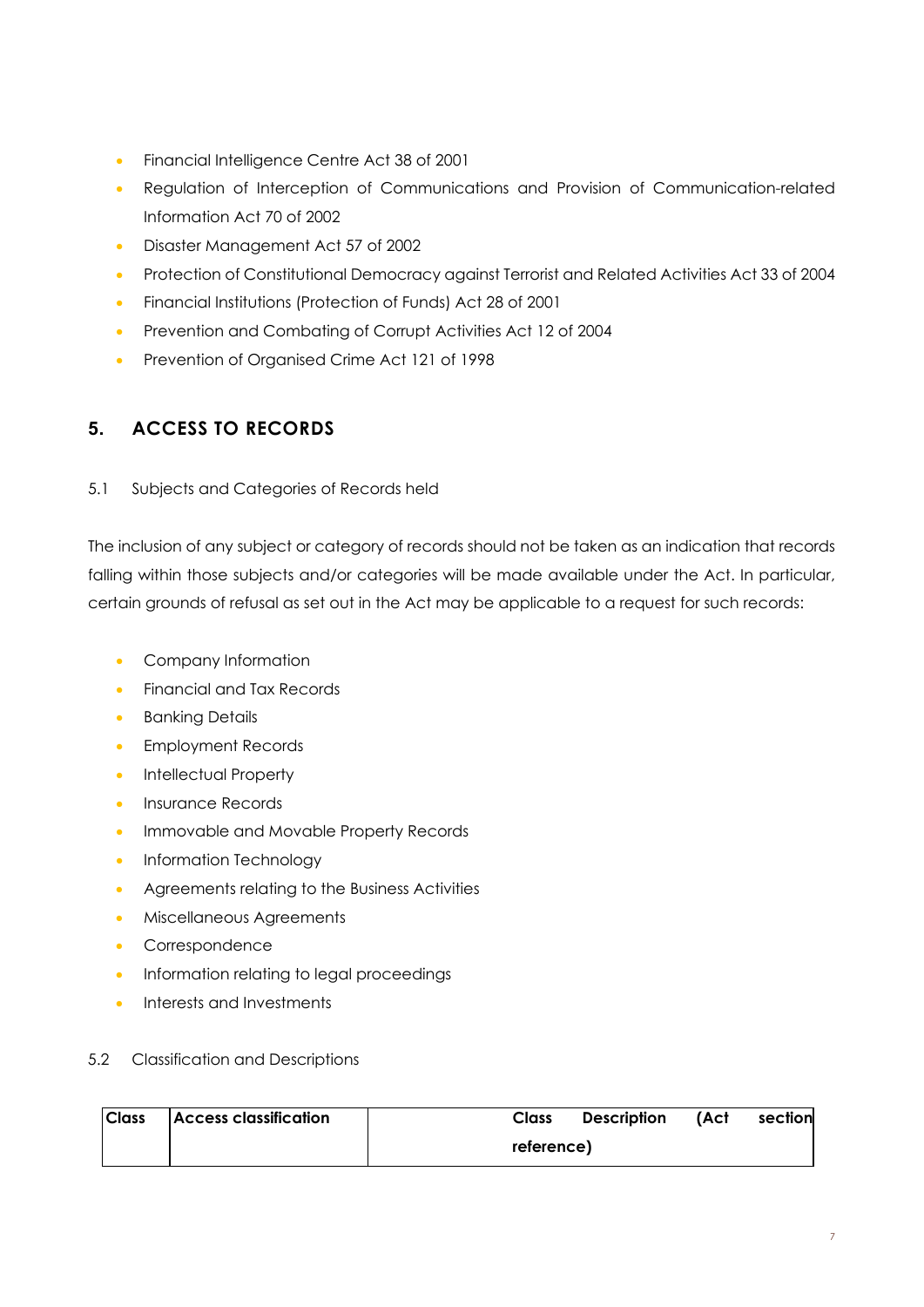| $\alpha$     | May be Disclosed          | <b>Public Access Document</b>                            |  |
|--------------|---------------------------|----------------------------------------------------------|--|
| b            | May not be Disclosed      | Request after commencement of criminal or civil          |  |
|              |                           | proceedings [s7]                                         |  |
| $\mathsf{C}$ | May be Disclosed          | Subject to copyright                                     |  |
| d            | <b>Limited Disclosure</b> | Personal Information that belongs to the requester       |  |
|              |                           | of that information [s61]                                |  |
| $\Theta$     | May not be Disclosed      | Unreasonable<br>disclosure<br>of<br>personal             |  |
|              |                           | information of Natural person [s63(1)]                   |  |
| f            | May not be Disclosed      | Likely to harm the commercial or financial interests     |  |
|              |                           | of a third party [s64(a)(b)]                             |  |
|              |                           | Likely to harm the Company or third party in contract or |  |
|              |                           | other negotiations [s64 (c)]                             |  |
| g            | May not be Disclosed      | Would breach a duty of confidence owed to a third party  |  |
|              |                           | in terms of an Agreement [s65]                           |  |
| h            | May not be Disclosed      | Likely to compromise the safety of individuals or        |  |
|              |                           | protection of property [s66]                             |  |
| İ            | May not be Disclosed      | Legally privileged document [s67]                        |  |
|              | May not be Refused        | Environmental testing / investigation which reveals      |  |
|              |                           | public safety / environmental risks [s64(2); s68(2)]     |  |
| $\sf k$      | May not be Disclosed      | Commercial information of Private Body [s68]             |  |
|              | May not be Disclosed      | Likely to prejudice research and development information |  |
|              |                           | of the Company or a third party [s69]                    |  |
| m            | May not be Refused        | Disclosure in public interest [s70]                      |  |

## 5.3 Summary of Available Records

| <b>Departmental Records</b> | Subject                                |     |
|-----------------------------|----------------------------------------|-----|
| <b>Business</b>             | Product catalogues                     | a,d |
| Development,                | Public records                         | a   |
| Communications and          | Media releases                         | ∩   |
| Corporate Affairs           | Market information                     |     |
| Human Resources             | Operating manuals                      |     |
|                             | Marketing and new business development |     |
|                             | strategies                             |     |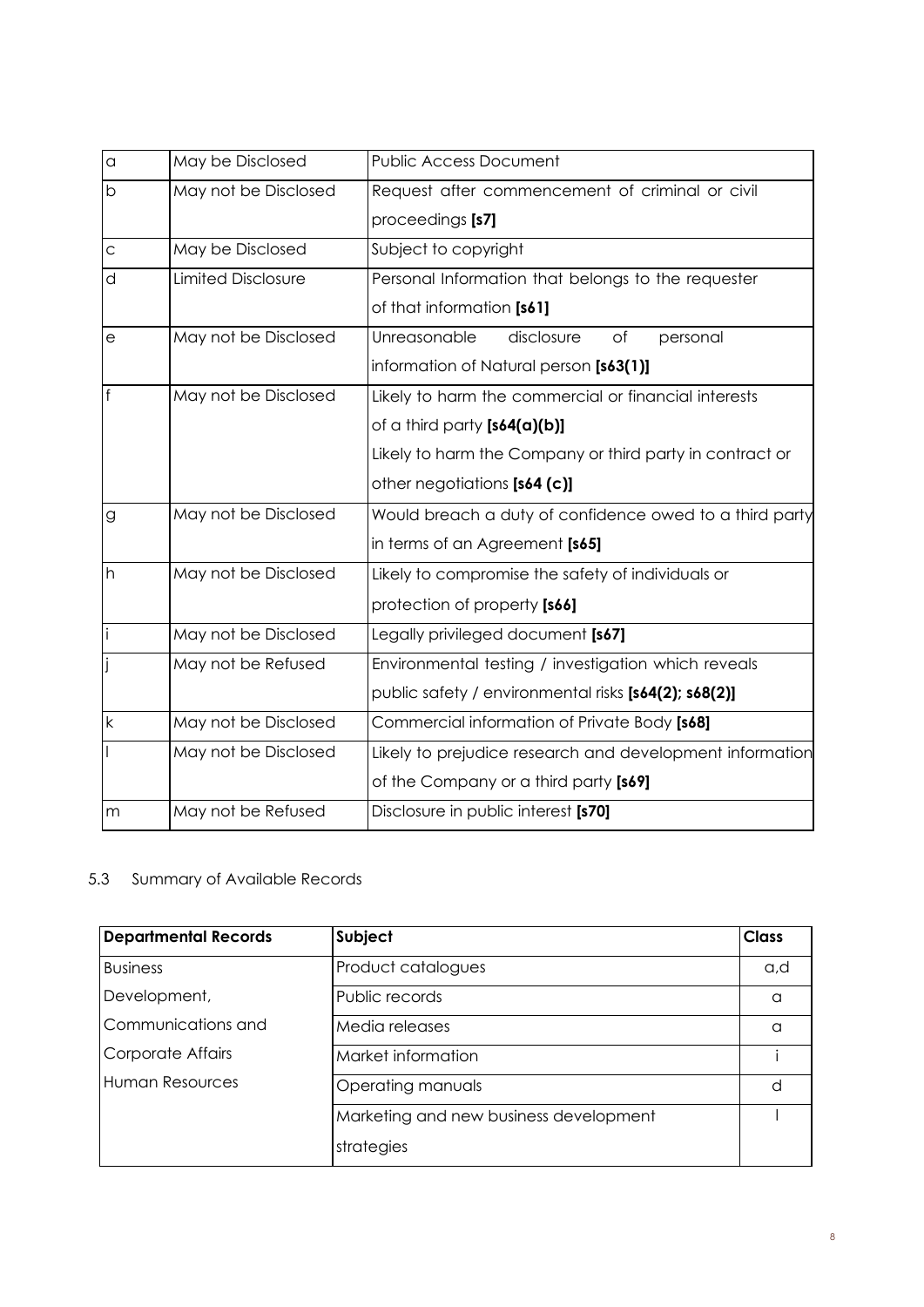|                                | Customer data base                         |       |
|--------------------------------|--------------------------------------------|-------|
|                                | Employee records                           |       |
|                                | <b>Employment Contracts</b>                |       |
|                                | Human Resources guidelines, policies and   |       |
|                                | procedures                                 |       |
|                                | <b>Employee Medical Records</b>            | d.e.h |
| <b>Strategy and Commercial</b> | General contract documentation             | f,l   |
|                                | Tax records                                |       |
|                                | Management accounts                        |       |
|                                | Asset registers                            |       |
|                                | Statutory records                          | a     |
|                                | Company guidelines policies and procedures | d     |
| Technical                      | Programme management records               |       |
|                                | <b>Trademarks</b>                          |       |
|                                | Quality records                            |       |
|                                | Engineering records                        |       |
| Properties                     | Asset registers                            |       |
|                                | Title deeds                                | d     |
|                                | Leases                                     | d     |

#### 5.4 The Request Procedure and Fees

- 5.4.1 The requester must use the prescribed form (Annexure A) to make the request for access to a record. This must be made to the Deputy Information Officer. This request must be made to the physical address or electronic mail address of the Deputy Information Officer of Helios Towers.
- 5.4.2 The requester must provide sufficient detail on the request form to enable the Deputy Information Officer to identify the record and the requester. The requester should also indicate which form of access is required. The requester should also indicate if he or she wishes to be informed in any other manner and state the necessary particulars to be so informed.
- 5.4.3 The requester must identify the right that he or she is seeking to exercise or protect and provide an explanation as to why the requested record is required for the exercise or protection of that right.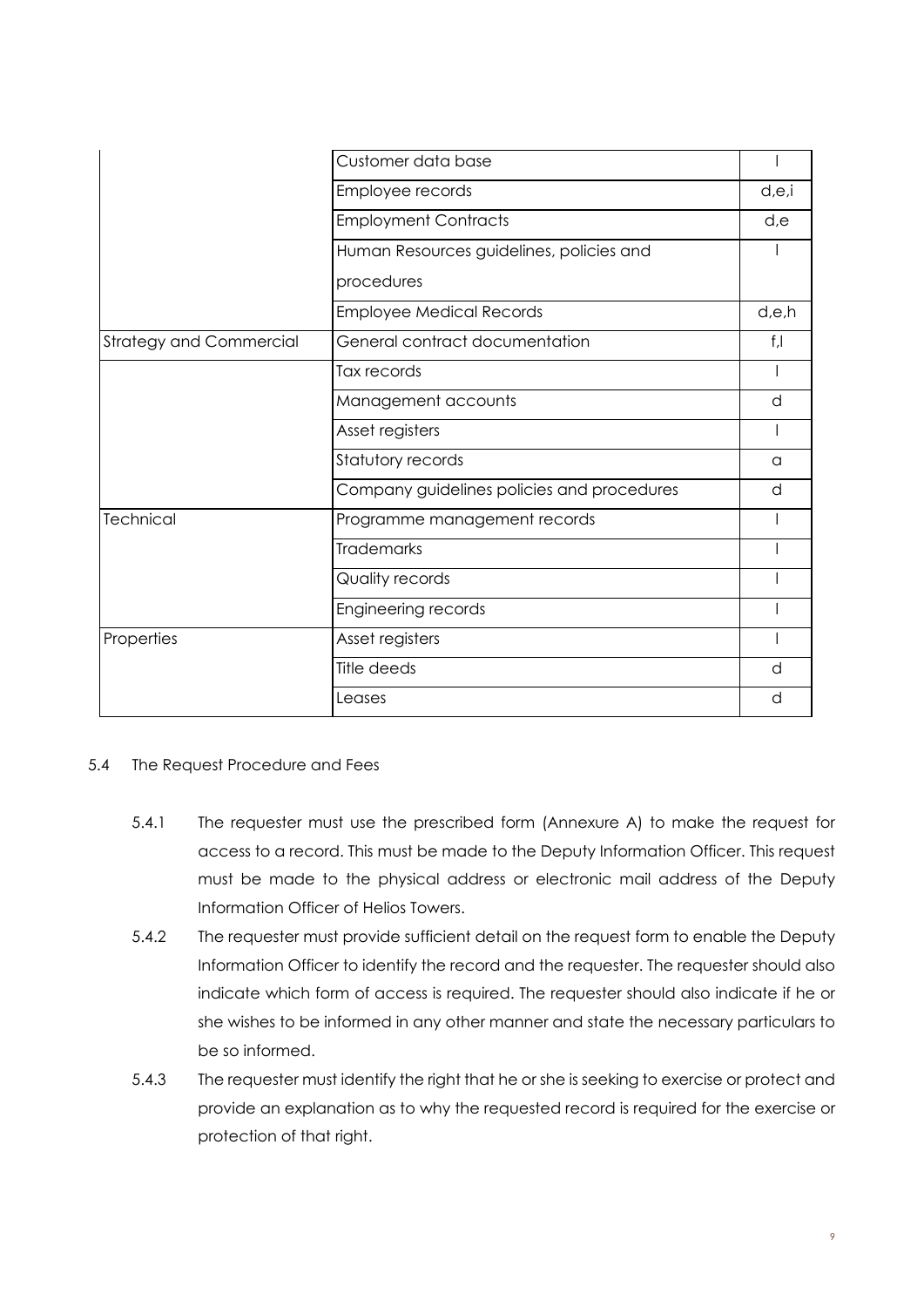- 5.4.4 If a request is made on behalf of a person, the requester must submit proof of the capacity in which the requester is making the request to the satisfaction of the Deputy Information Officer.
- 5.4.5 The Deputy Information Officer must notify the requester (other than a personal requester) by notice, requiring the requester to pay the fee of R50 before further processing the request. A personal requester does not pay such fee.
- 5.4.6 The requester may lodge an internal appeal or an application to the court against the tender or payment of the request fee.
- 5.4.7 The Deputy Information Officer will then decide on the request and notify the requester in the required form.
- 5.4.8 If the request is granted then a further access fee must be paid for the search, reproduction, preparation and for any time that had exceeded the prescribed hours to search and prepare the record for disclosure.

## **6. REFUSAL OF ACCESS TO RECORDS**

- 6.1 Grounds to refuse Access
	- 6.1.1 All requests that meet the requirements detailed above in clause 5.4 will be processed in line with the time limits as set out in PAIA. Requests may be refused based on the following grounds, as set out in PAIA
		- Mandatory protection of privacy of a third party who is a natural person;
		- Mandatory protection of commercial information of a third party;
		- Mandatory protection of certain confidential information of a third party;
		- Mandatory protection of records privileged from production in legal proceedings;
		- Commercial information of Helios Towers; or
		- Mandatory protection of research information of a third party and of Helios Towers.
	- 6.1.2 Requestors will be informed within 30 (thirty) days of a decision on whether the request for access has been granted or refused.
	- 6.1.3 This 30 (thirty) day period may be extended for a further 30 (thirty) day period if more time is required to gather the requested information. The requestor will however be notified if the initial 30 (thirty) day notice period will be extended for a further 30 (thirty) days.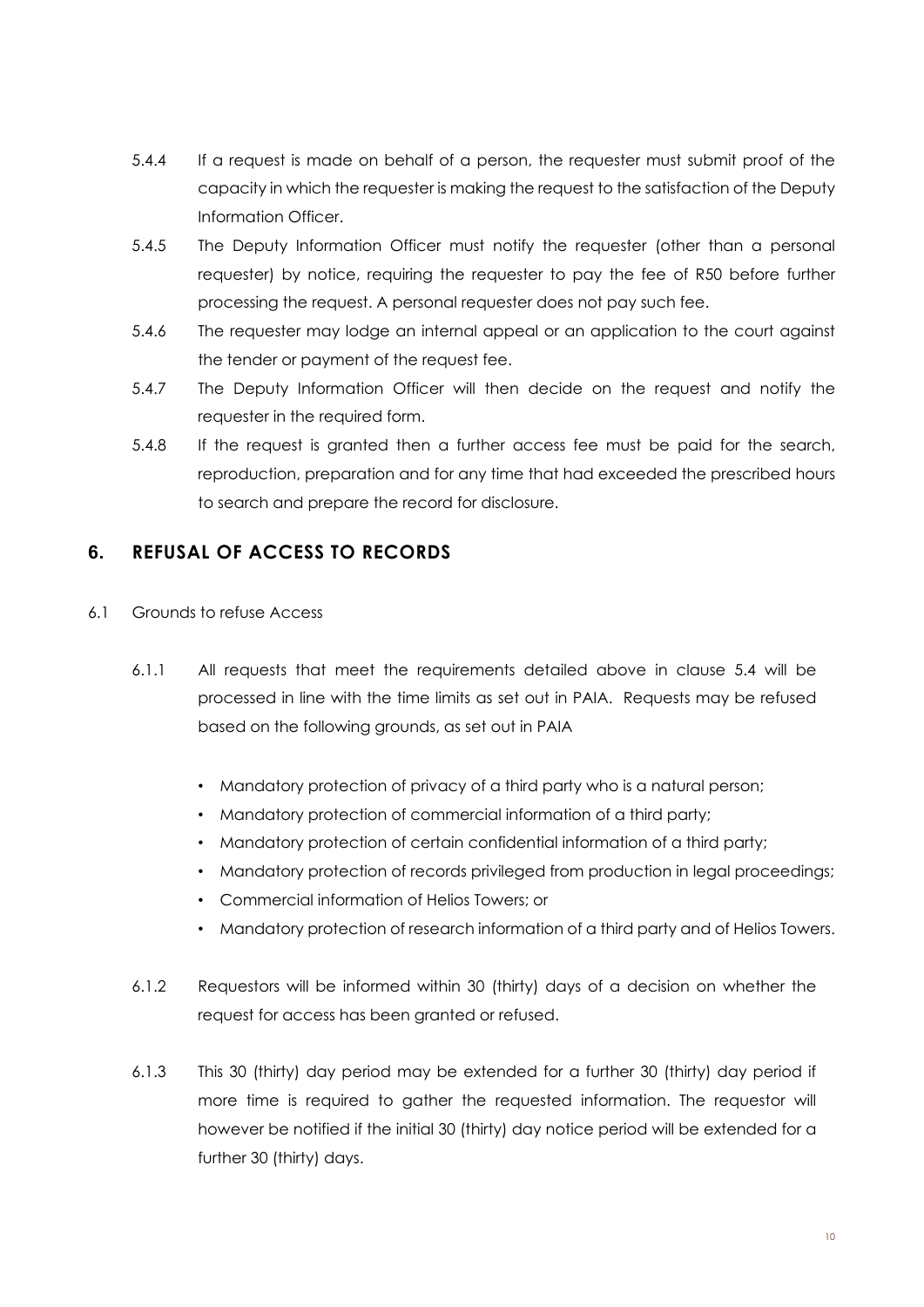- 6.1.4 Requests for information that are clearly frivolous or vexatious, or which involve an unreasonable diversion of resources shall by refused;
- 6.1.5 All requests for information will be assessed on their own merits and in accordance with the applicable legal principles and legislation.

#### 6.2 Additional Grounds

The Promotion of Access to Information Act provides several grounds on which a request for access to information must be refused. These grounds mainly concern instances where the privacy and interests of other individuals are protected, where such records are already otherwise publicly available, where public interests are not served, the mandatory protection of commercial information of a third party, and the mandatory protection of certain confidential information of a third party.

#### **7. REMEDIES**

#### 7.1 Internal Remedies

Helios Towers does not have internal appeal procedures. The decision made by the Deputy Information Officer is final. Requesters will have to exercise such external remedies at their disposal if the request for information is refused and the requestor is not satisfied with the answer supplied by the Deputy Information Officer.

#### 7.2 External Remedies

- 7.2.1 A requestor that is dissatisfied with the Deputy Information Officer's reasons for refusal to disclose information, may within 30 (thirty) days of notification of the decision, apply to a Court for relief.
- 7.2.2 A third party dissatisfied with the Deputy Information Officer's reasons for refusal to disclose information, may within 30 (thirty) days of notification of the decision, apply to a Court for relief.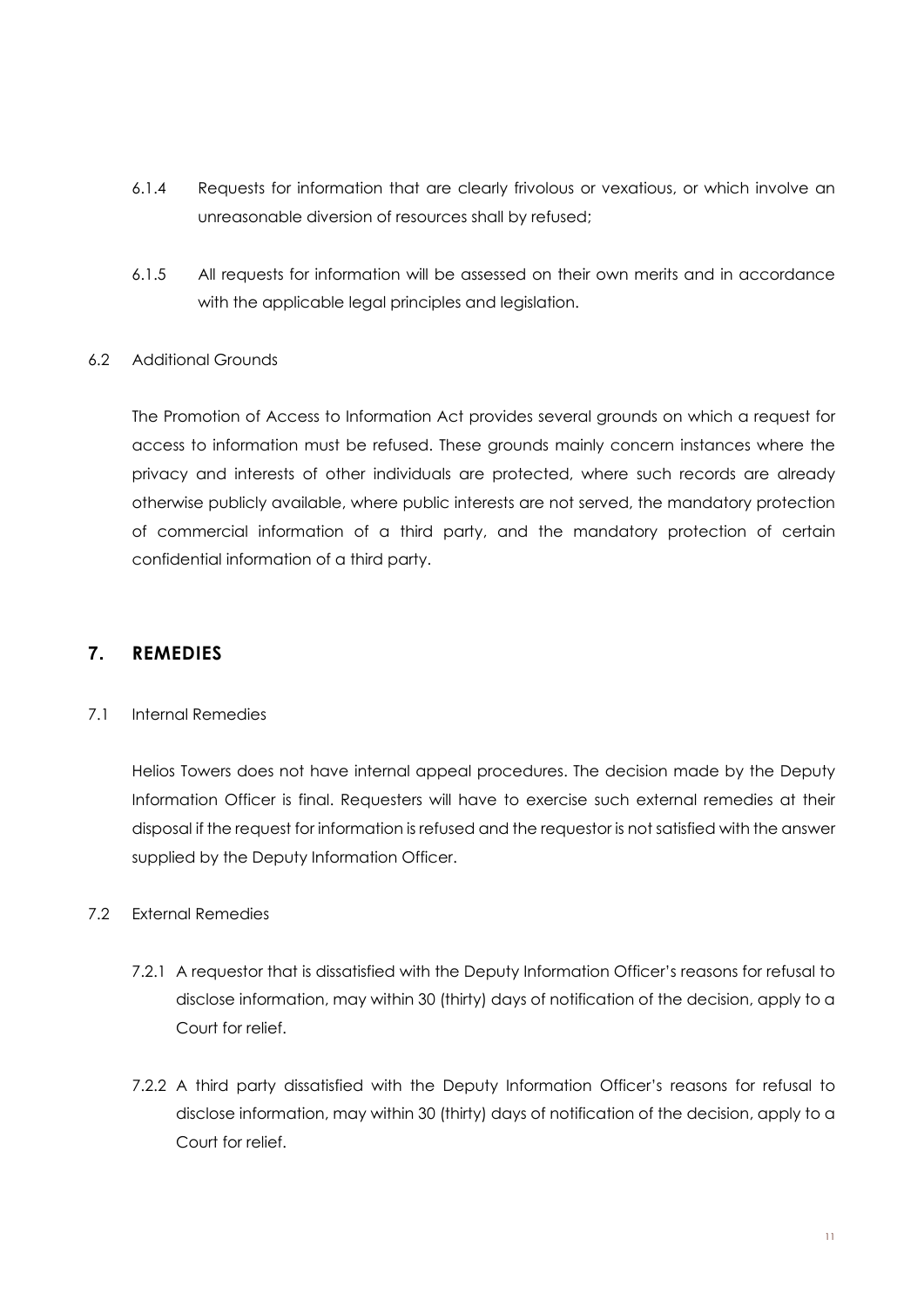For the purposes of the Act, the relevant Courts that have jurisdiction for such applications are:

- Constitutional Court;
- High Court:
- Another court of similar status; or
- Magistrate's Court designated by Minister of Justice and Constitutional Development.

#### **8. PRESCRIBED FEES**

- 8.1 The applicable fees are prescribed in terms of the Regulations promulgated under the Act. There are two types of fees payable:
	- **Request fee**: A non-refundable request fee of R50 (excluding VAT) is payable on submission of any request for access to any record. This does not apply if the request is for personal records of the person requesting – in this instance no fee is payable.
	- **Access fee**: An access fee is payable prior to being granted access to the records in the form required. These fees are prescribed in Part III of Annexure A as defined in Government gazette Notice No. 187, Regulation 11.
- 8.2 When the request is received by the Deputy Information Officer, such officer will by notice require the requester to pay the prescribed fee before further processing of the request.
- 8.3 If the search for the record has been made and the preparation of the record for disclosure, including arrangement to make it available in the requested form, requires more than the hours prescribed in the regulations for this purpose, the Deputy Information Officer will notify the requester to pay as a deposit the prescribed portion of the access fee which would be payable if the request is granted.
- 8.4 The Deputy Information Officer will withhold a record until the requester has paid the relevant fee.
- 8.5 A requester whose request for access to a record has been granted, must pay an access fee that is calculated to include, where applicable, the request fee, the process fee for reproduction and for the search and preparation, and for any time reasonably required in excess of the prescribed hours to search for and prepare the record for disclosure including making arrangements to make it available in the requested form.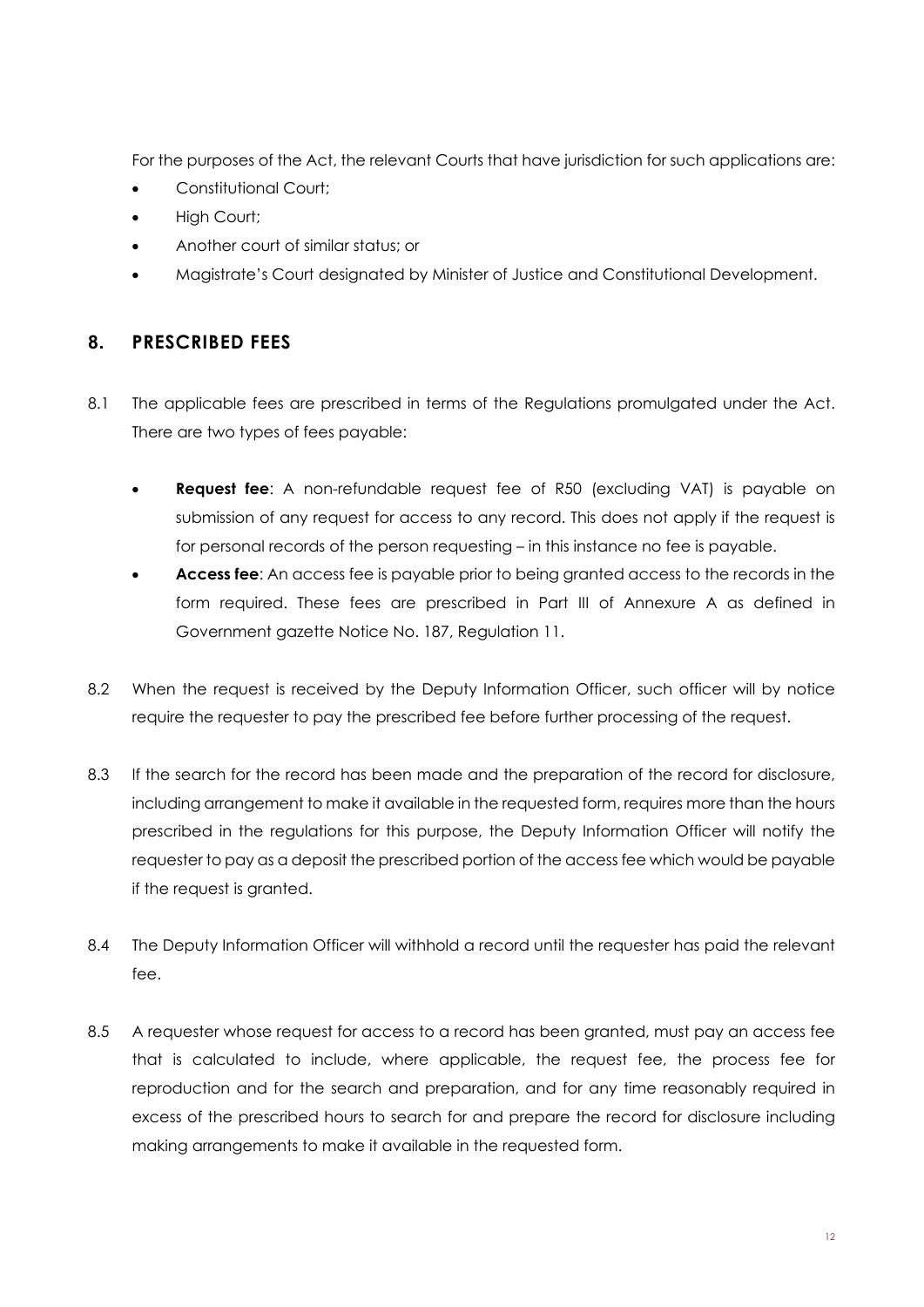- 8.6 If a deposit has been paid in respect of a request for access, which is refused, the Deputy Information Officer concerned must repay the deposit to the requester.
- 8.7 All fees are subject to change as allowed for in the Act and as a consequence such escalations may not always be immediately available at the time of the request being made. Requesters will be informed of any changes to the fees prior to making a payment.

## **9. AVAILABILITY OF THE MANUAL**

- 9.1 The manual is available for inspection at the offices of Helios Towers at no cost and on the website [https://www.heliostowers.com/where-we-work/south-africa/.](https://www.heliostowers.com/where-we-work/south-africa/) Copies are also available with the SAHRC.
- 9.2 This PAIA Manual is made available in terms of Regulation Number R.187 of 15 February 2002. The manual will be updated at such intervals as may be deemed necessary.

## **10. ATTACHMENTS**

**Appendix A: Request for Information Form**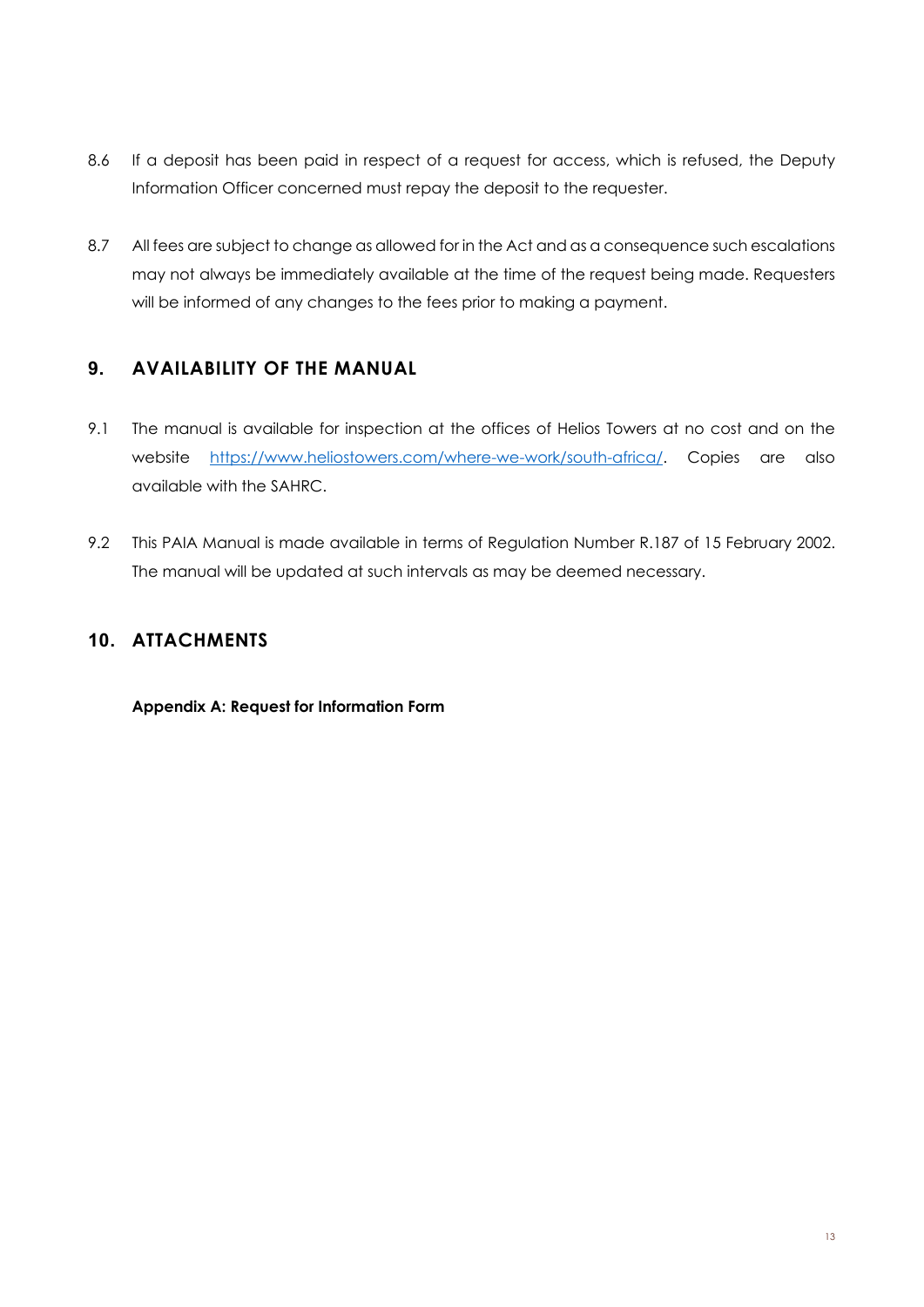

## **REQUEST FOR ACCESS TO RECORD OF PRIVATE BODY**

(Section 53(1) of the Promotion of Access to Information Act, 2000 (Act No. 2 of

2000))

## **[Regulation 10]**

#### **1. PARTICULARS OF PERSON REQUESTING ACCESS TO INFORMATION**

| Full Names & Surname:  |       |
|------------------------|-------|
| Identification Number: |       |
| Telephone Number:      |       |
| Fax Number:            |       |
| E-Mail Address:        |       |
| Postal Address:        |       |
|                        | :ode: |

#### **2. PARTICULARS OF PERSON ON WHOSE BEHALF THE REQUEST IS MADE**

Only complete this section if a request for information is made on behalf of another person.

Full Names & Surname: Identification / Company Number:

#### **3. PARTICULARS OF REQUESTED INFORMATION**

Provide full particulars of the information to which access is requested. If the provided space is not sufficient, please continue on a separate page and attach it to this form. Any additional pages submitted must be initialled and signed.

Helios Towers South Africa Holdings Proprietary Limited is a limited company incorporated in the Republic of South Africa, with registered no. 2018/585322/07 Helios Towers South Africa Proprietary Limited is a limited company incorporated in the Republic of South Africa, with registered no. 2018/582803/07<br>HTSA Towers Proprietary Limited is a limited company incorporated in the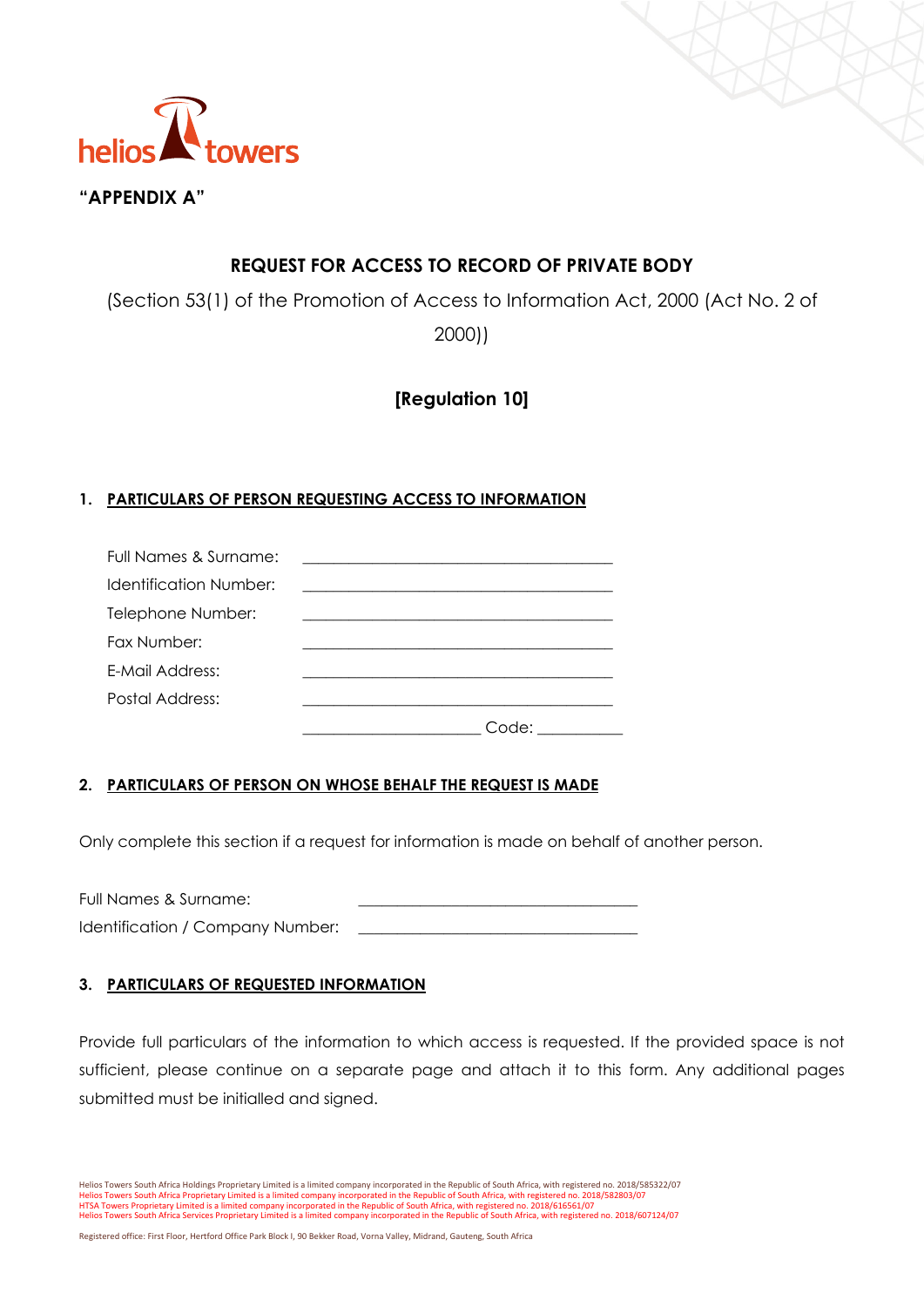#### 4. FORMAT IN WHICH INFORMATION IS REQUESTED

Indicate the format in which the information requested is required. Please note that the request for access in the specified format may depend on the format in which the record is available and access in the requested format may be refused under certain circumstances.

#### 5. RIGHT TO BE EXERCISED OR PROTECTED

Indicate what right is to be exercised and/or protected and why the information is required to protect and/or to exercise this right.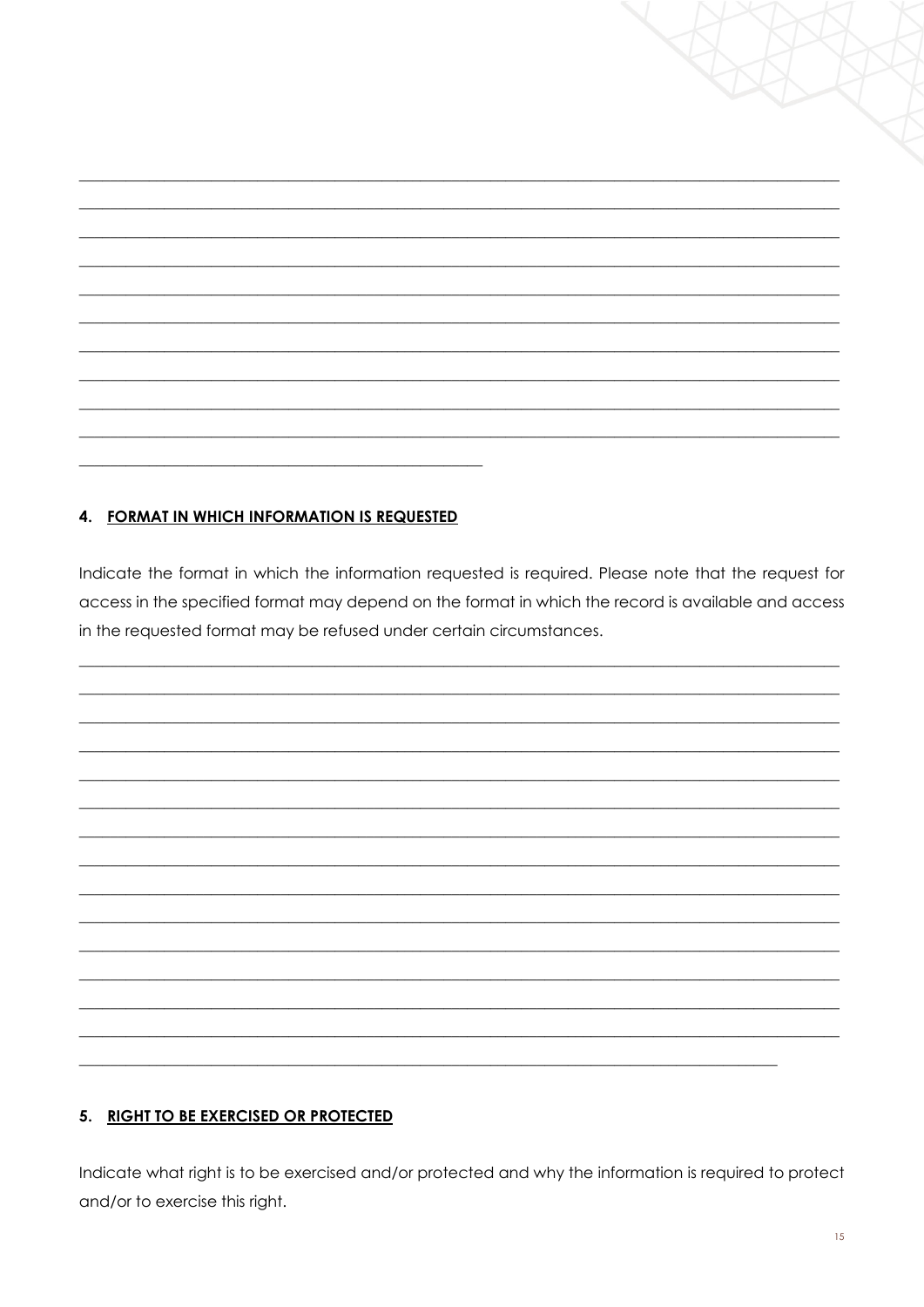| XX L                     |
|--------------------------|
|                          |
|                          |
|                          |
|                          |
|                          |
|                          |
|                          |
|                          |
|                          |
|                          |
|                          |
|                          |
|                          |
|                          |
|                          |
| $\overline{\phantom{0}}$ |
|                          |

#### 6. FEES

- (a) A request for access to a record, other than a record containing personal information about yourself, will be processed only after a request fee has been paid.
- (b) You will be notified of the amount required to be paid as the request fee.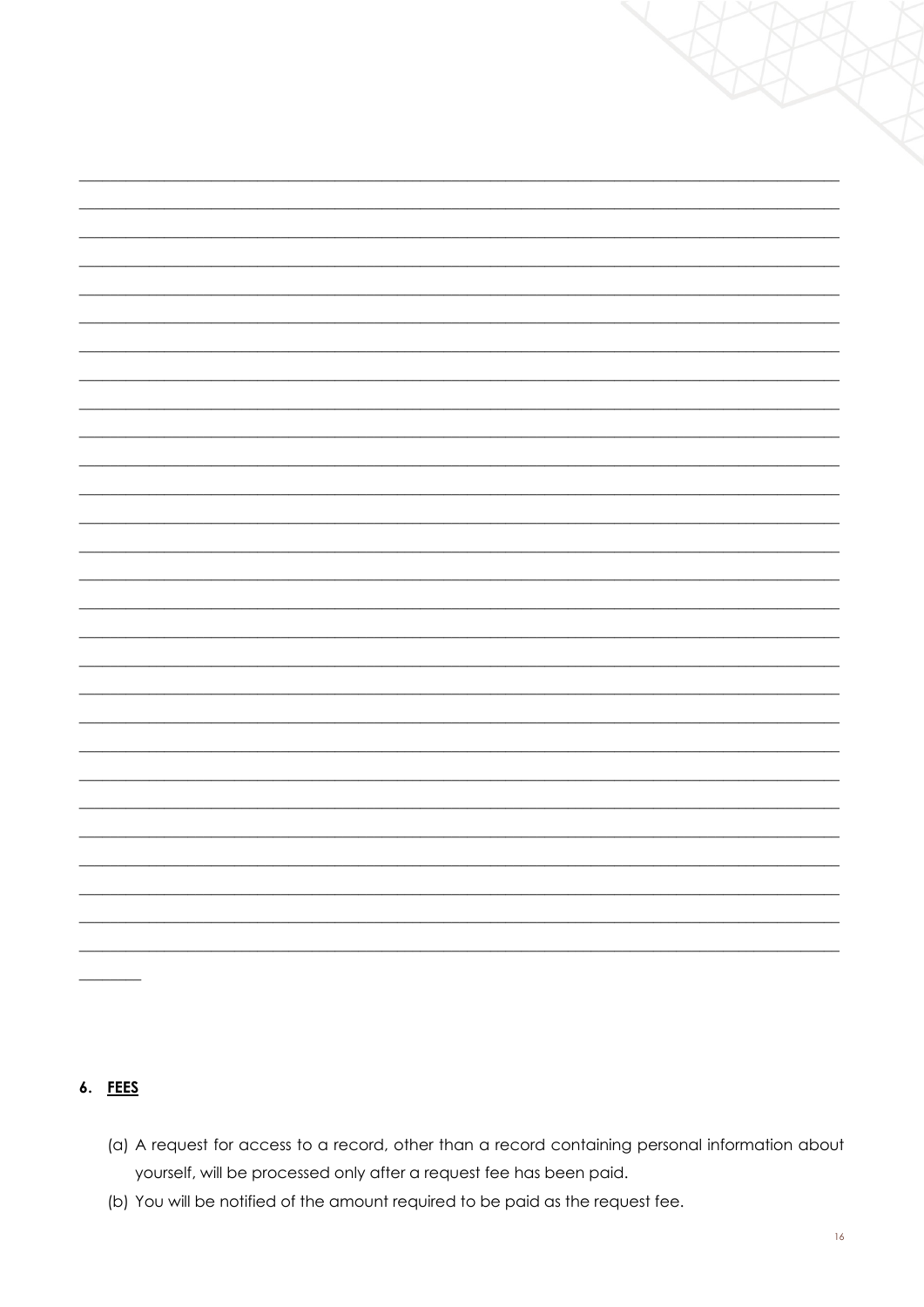- (c) The fee payable for access to a record depends on the form in which access is required and the reasonable time required to search for and prepare a record.
- (d) If you qualify for exemption of the payment of any fee, please state the reason for exemption.

#### 7. NOTICE OF APPROVAL / REJECTION OF REQUEST

You will be notified via e-mail and/or post whether your request has been approved or denied. If you wish to be informed in another manner, please specify the manner and provide the necessary details:

|                                                                                  | <u> 1989 - Johann John Stone, Amerikaansk politiker († 1908)</u> |                   |
|----------------------------------------------------------------------------------|------------------------------------------------------------------|-------------------|
|                                                                                  |                                                                  |                   |
|                                                                                  |                                                                  |                   |
|                                                                                  |                                                                  |                   |
| Signed at: ____________________ on this __________day of _______________________ |                                                                  | $20$ <sub>—</sub> |
|                                                                                  |                                                                  |                   |